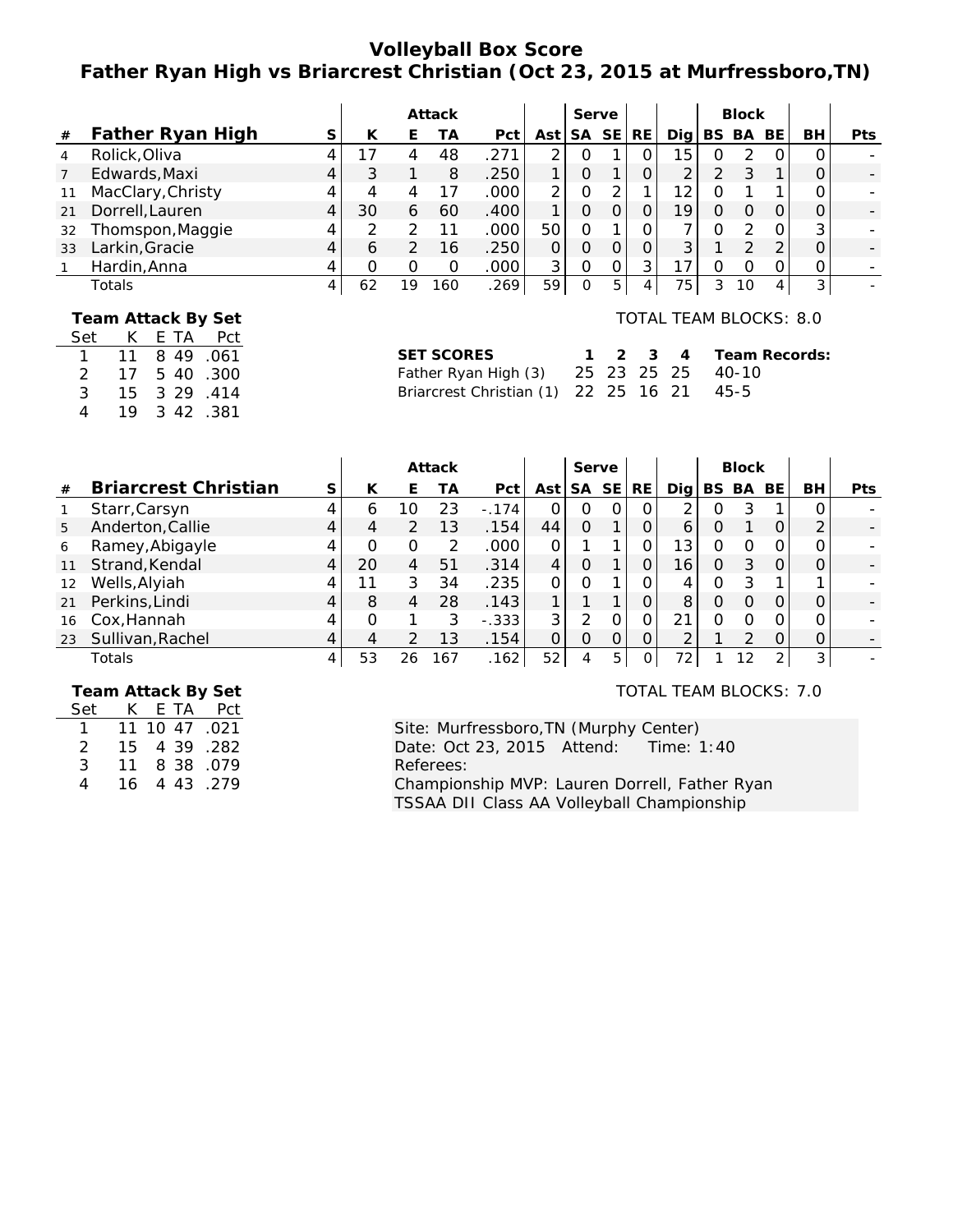**Play-by-Play Summary (1st set)**

## **Father Ryan High vs Briarcrest Christian (Oct 23, 2015 at Murfressboro,TN)**

*For BCS: Perkins,Lindi/Wells,Alyiah; Anderton,Callie/Strand,Kendal; Starr,Carsyn/Ramey,Abigayle; libero Cox,Hannah. For FRHS: Larkin,Gracie/Rolick,Oliva; Thomspon,Maggie/Edwards,Maxi; Dorrell,Lauren/MacClary,Christy; libero Hardin,Anna.* [Hardin,Anna] Attack error by (block by Edwards,Maxi; Thomspon,Maggie). 1-1 [Hardin,Anna] Kill by Wells,Alyiah (from Anderton,Callie). 2-1 [Perkins, Lindi] Attack error by Thomspon, Maggie. 3-1 [Perkins, Lindi] Attack error by Rolick, Oliva (block by Wells, Alyiah; Strand, Kendal). 3-2 [Perkins, Lindi] Kill by Dorrell, Lauren (from Thomspon, Maggie). 4-2 [Rolick,Oliva] Kill by Strand,Kendal (from Anderton,Callie). 4-3 [Wells, Alyiah] Kill by Edwards, Maxi (from Dorrell, Lauren). 4-4 [Thomspon,Maggie] Attack error by Starr,Carsyn. 4-5 [Thomspon,Maggie] Kill by Dorrell,Lauren (from Thomspon,Maggie). 5-5 [Thomspon,Maggie] Attack error by MacClary,Christy. 6-5 [Anderton, Callie] Attack error by Dorrell, Lauren. 6-6 [Anderton, Callie] Service error. 6-7 [Edwards, Maxi] Attack error by Starr, Carsyn. 6-8 [Edwards, Maxi] Kill by Dorrell, Lauren (from Rolick, Oliva). 7-8 [Edwards, Maxi] Kill by Strand, Kendal (from Anderton, Callie). 8-8 [Strand, Kendal] Kill by Sullivan, Rachel (from Anderton, Callie). 8-9 [Strand, Kendal] Service error. 8-10 [Dorrell,Lauren] Attack error by Starr,Carsyn (block by Rolick,Oliva; Larkin,Gracie). 8-11 [Dorrell,Lauren] Kill by Rolick, Oliva (from Thomspon, Maggie). 8-12 [Dorrell,Lauren] Attack error by Starr,Carsyn. 9-12 [Dorrell,Lauren] Kill by Perkins,Lindi (from Anderton,Callie), block error by Larkin,Gracie. 10-12 [Cox,Hannah] Service ace (Hardin,Anna). 11-12 [Cox,Hannah] Attack error by Rolick,Oliva (block by Sullivan,Rachel; Wells,Alyiah). 12-12 [Cox,Hannah] Kill by Sullivan,Rachel (from Anderton,Callie). 13-12 [Cox,Hannah] Attack error by Dorrell,Lauren. 14-12 [Cox,Hannah] Kill by Wells,Alyiah (from Anderton,Callie). 15-12 [Cox,Hannah] Service ace (MacClary,Christy). 15-13 [Cox,Hannah] Ball handling error by Wells,Alyiah. 15-14 [MacClary,Christy] Attack error by Sullivan,Rachel. 16-14 [MacClary, Christy] Attack error by Larkin, Gracie. 17-14 [Ramey,Abigayle] Kill by Anderton,Callie (from Cox,Hannah). 17-15 [Ramey,Abigayle] Attack error by Perkins,Lindi. 18-15 [Hardin,Anna] Attack error by MacClary,Christy. 18-16 [Perkins,Lindi] Attack error by Anderton,Callie (block by Edwards,Maxi). 19-16 [Rolick,Oliva] Kill by Strand,Kendal (from Anderton,Callie). 19-17 [Wells,Alyiah] Attack error by Anderton,Callie. 20-17 [Thomspon,Maggie] Service error. 20-18 [Anderton,Callie] Kill by Dorrell,Lauren (from Thomspon,Maggie). 21-18 [Edwards,Maxi] Kill by Strand,Kendal (from Anderton,Callie). *Timeout Father Ryan High.* 21-19 [Strand, Kendal] Kill by Dorrell, Lauren (from Thomspon, Maggie).

- 21-20 [Dorrell,Lauren] Attack error by Starr,Carsyn (block by Larkin,Gracie).
- 21-21 [Dorrell,Lauren] Kill by Rolick,Oliva (from Thomspon,Maggie).
- 21-22 [Dorrell,Lauren] Kill by Rolick,Oliva (from Thomspon,Maggie). *Timeout Briarcrest Christian.*
- 21-23 [Dorrell,Lauren] Attack error by Sullivan,Rachel.
- 21-24 [Dorrell,Lauren] Kill by MacClary,Christy (from Thomspon,Maggie).
	- *Timeout Briarcrest Christian.*
- 22-24 [Dorrell,Lauren] Kill by Perkins,Lindi (from Anderton,Callie), block error by Larkin,Gracie.
- 22-25 [Cox,Hannah] Kill by Rolick,Oliva (from MacClary,Christy).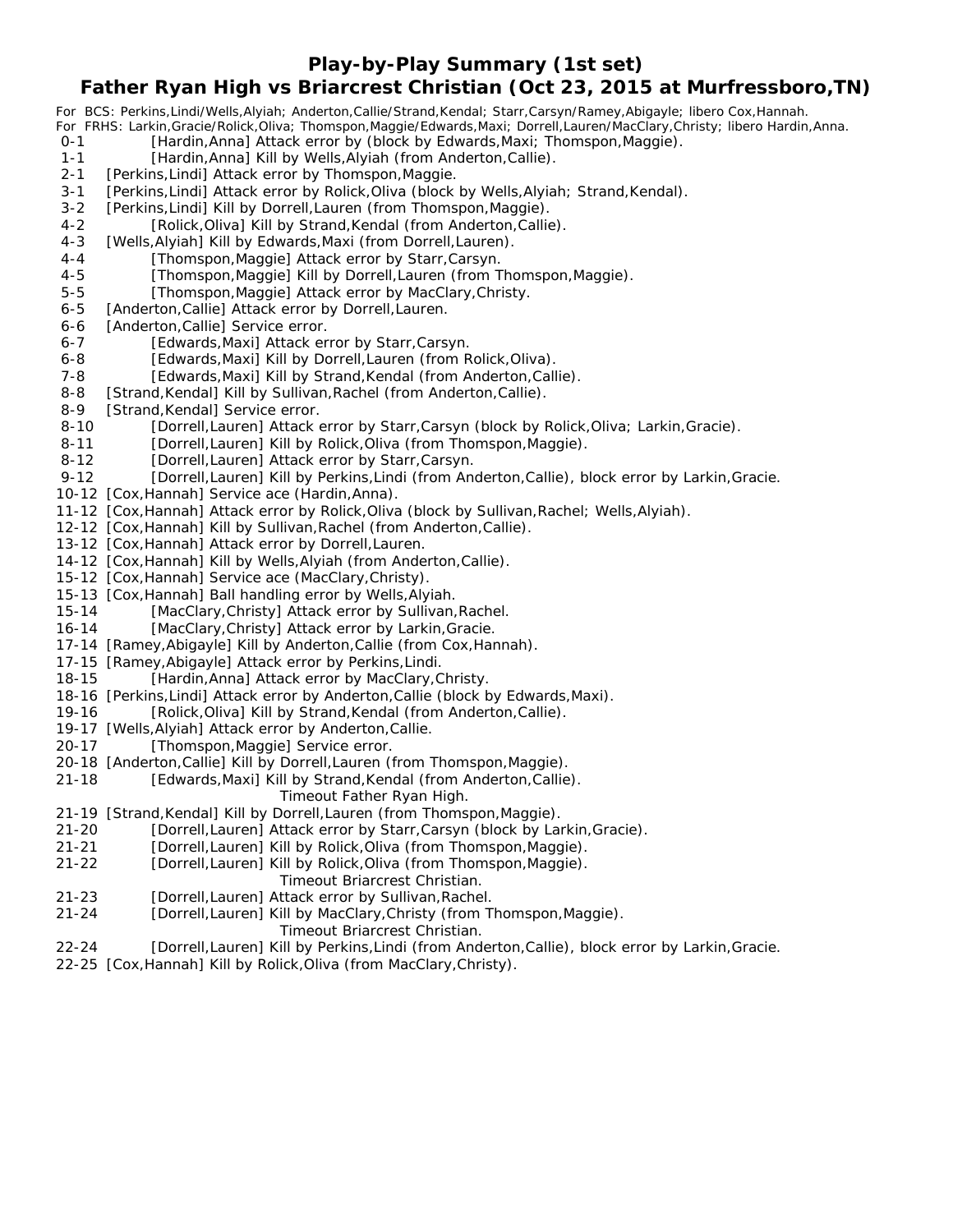# **Volleyball Box Score (1st set only) Father Ryan High vs Briarcrest Christian (Oct 23, 2015 at Murfressboro,TN)**

|    |                   |    |   | Attack |         |     | Serve |           |    |     | <b>Block</b> |     |    |            |
|----|-------------------|----|---|--------|---------|-----|-------|-----------|----|-----|--------------|-----|----|------------|
| #  | Father Ryan High  | К  | ۲ | TА     | Pct     | Ast | SA    | <b>SE</b> | RE | Dia | BS BA        | BE. | BH | <b>Pts</b> |
|    | Rolick, Oliva     | 4  |   |        | 118     |     | O     |           | O  | 4   |              |     |    |            |
|    | Edwards, Maxi     |    | Ο | フ      | .500    |     |       |           |    |     |              |     |    |            |
| 11 | MacClary, Christy |    |   | 8      | $-.125$ |     |       |           |    |     |              |     |    |            |
| 21 | Dorrell, Lauren   | 5  |   |        | .250    |     |       |           |    |     |              |     |    |            |
| 32 | Thomspon, Maggie  |    |   |        | $-.250$ | 8   | ი     |           |    |     |              |     |    |            |
| 33 | Larkin, Gracie    |    |   | 6      | $-.167$ |     | 0     |           |    |     |              | ⌒   |    |            |
|    | Hardin, Anna      |    |   |        | .000    |     |       |           |    | 5   |              |     |    |            |
|    | Totals            | 11 | 8 | 49     | .061    | 11  | 0     |           |    | 21  |              |     |    |            |

### **Team Attack By Set**

| Set           | K.       |          |          | E TA Pct  |
|---------------|----------|----------|----------|-----------|
| $\mathbf{1}$  | 11       |          |          | 8 49 .061 |
| $\mathcal{P}$ | Ω        |          |          | 00.000    |
| 3             | Ω        | O.       |          | 0.000     |
| 4             | $\Omega$ | $\Omega$ | $\Omega$ | .000      |

### TOTAL TEAM BLOCKS: 4.0

| SET SCORES                                |  |  | 1 2 3 4 Team Records: |
|-------------------------------------------|--|--|-----------------------|
| Father Ryan High (3) 25 23 25 25 40-10    |  |  |                       |
| Briarcrest Christian (1) 22 25 16 21 45-5 |  |  |                       |

|    |                             |   |   |               | Attack |         |                 | Serve         |            |              |     |           | <b>Block</b> |          |    |            |
|----|-----------------------------|---|---|---------------|--------|---------|-----------------|---------------|------------|--------------|-----|-----------|--------------|----------|----|------------|
| #  | <b>Briarcrest Christian</b> | S | К | E             | ТA     | Pct     | Ast             | <b>SA</b>     | <b>SE</b>  | RE.          | Dia | <b>BS</b> | BA           | BE       | BH | <b>Pts</b> |
|    | Starr, Carsyn               |   |   | 5             |        | $-.714$ |                 | O             | $\Omega$   | $\Omega$     |     | O         | ( )          | 0        |    |            |
| 5  | Anderton, Callie            |   |   | 2             | 5      | $-.200$ | 10 <sub>1</sub> | O             |            | O            |     | Ο         | $\Omega$     | O        |    |            |
| 6  | Ramey, Abigayle             |   |   | Ο             | O      | .000    | 0               | O             | $\Omega$ . | 0            | 4   | Ω         | Ω            | 0        |    |            |
| 11 | Strand, Kendal              |   | 4 | O             | 13     | .308    | $\mathsf{O}$    | 0             |            | 0            | 8   |           |              | O        |    |            |
| 12 | Wells, Alyiah               |   |   | 0             |        | .286    | 0               | Ω             |            | 0            |     |           |              | O        |    |            |
| 21 | Perkins, Lindi              |   |   |               | 6      | .167    | 0               | 0             | 0          | O            | 4   | Ω         | O            | $\Omega$ |    |            |
| 16 | Cox, Hannah                 |   |   | 0             |        | .000    |                 | っ             |            | Ο            | 6   |           |              | Ω        |    |            |
| 23 | Sullivan, Rachel            |   |   | $\mathcal{P}$ | 8      | .000    | $\Omega$        | Ω             |            | $\Omega$     |     | Ω         |              | O        |    |            |
|    | Totals                      |   |   | 10            | 47     | .021    |                 | $\mathcal{P}$ | ⌒          | $\mathbf{O}$ | 25  |           | Δ            | 0        |    |            |

 **Team Attack By Set**

| Set | K. |                | E TA Pct      |
|-----|----|----------------|---------------|
|     |    |                | 11 10 47 .021 |
| 2   | O. |                |               |
| 3   | Ω  |                | 00.00         |
| Δ   | ∩  | $\overline{O}$ | 0.000         |

#### TOTAL TEAM BLOCKS: 2.0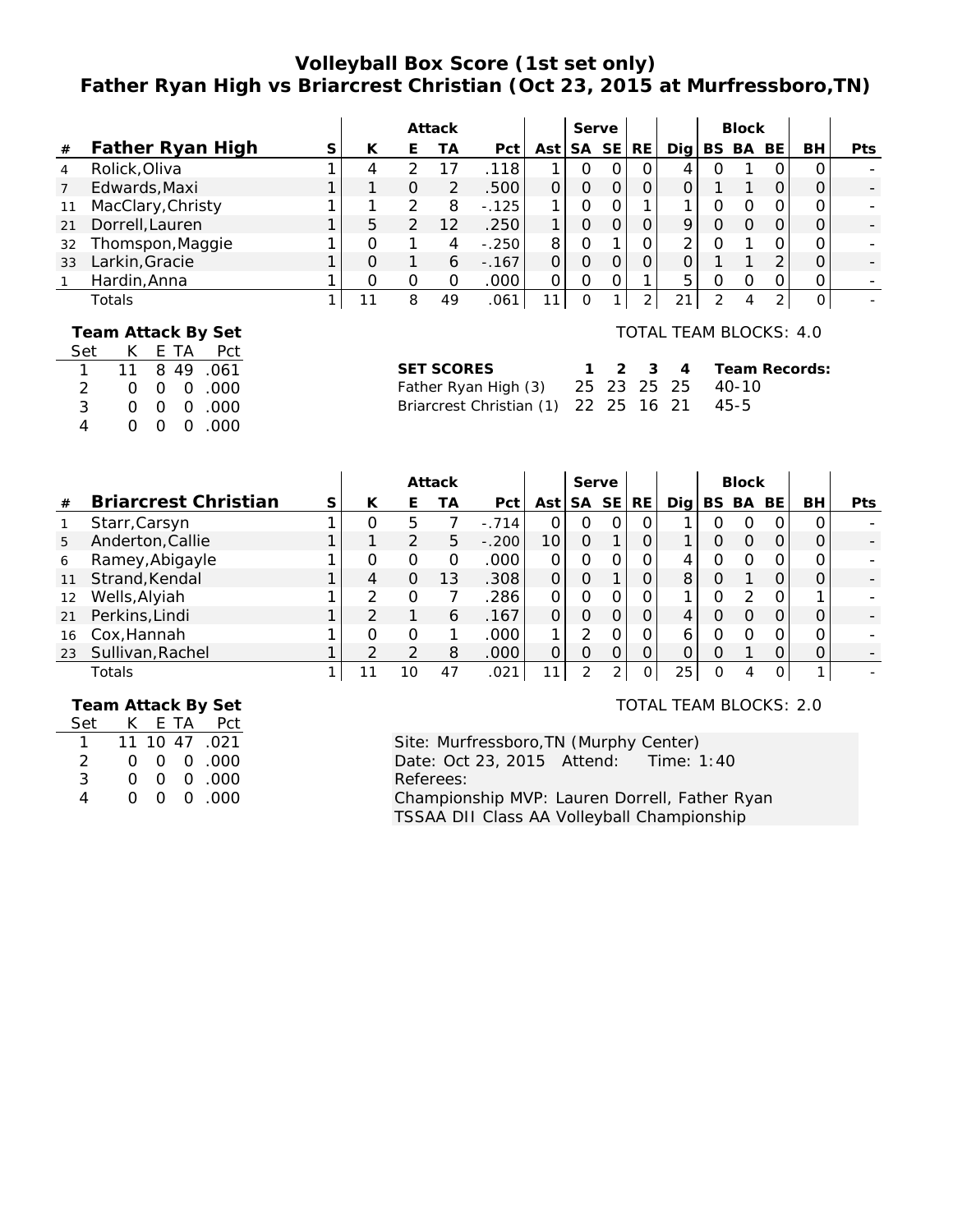**Play-by-Play Summary (2nd set)**

## **Father Ryan High vs Briarcrest Christian (Oct 23, 2015 at Murfressboro,TN)**

*For FRHS: Edwards,Maxi/Dorrell,Lauren; Larkin,Gracie/Rolick,Oliva; Thomspon,Maggie/MacClary,Christy; libero Hardin,Anna. For BCS: Wells,Alyiah/Strand,Kendal; Perkins,Lindi/Starr,Carsyn; Ramey,Abigayle/Anderton,Callie; libero Cox,Hannah.* 0-1 [Ramey,Abigayle] Kill by Rolick,Oliva (from Thomspon,Maggie). 0-2 [Rolick,Oliva] Kill by Dorrell,Lauren (from Thomspon,Maggie). 1-2 [Rolick, Oliva] Kill by Wells, Alyiah (from Anderton, Callie). 1-3 [Perkins, Lindi] Kill by Dorrell, Lauren (from Thomspon, Maggie). 2-3 [Thomspon,Maggie] Attack error by Edwards,Maxi (block by Wells,Alyiah; Strand,Kendal). 3-3 [Wells, Alyiah] Kill by Strand, Kendal (from Anderton, Callie). 3-4 [Wells, Alyiah] Service error. 4-4 [Edwards,Maxi] Kill by Starr,Carsyn (from Anderton,Callie). 5-4 [Anderton, Callie] Attack error by MacClary, Christy (block by Sullivan, Rachel). 6-4 [Anderton,Callie] Attack error by Dorrell,Lauren (block by Strand,Kendal; Starr,Carsyn). 6-5 [Anderton, Callie] Kill by MacClary, Christy (from Hardin, Anna). 7-5 [Dorrell,Lauren] Kill by Strand,Kendal (from Anderton,Callie). 7-6 [Strand, Kendal] Kill by Larkin, Gracie (from Thomspon, Maggie). 7-7 [MacClary, Christy] Attack error by Starr, Carsyn. 8-7 [MacClary, Christy] Attack error by Dorrell, Lauren. 8-8 [Cox, Hannah] Kill by Larkin, Gracie (from Thomspon, Maggie). 9-8 [Hardin,Anna] Kill by Perkins,Lindi (from Strand,Kendal), block error by Edwards,Maxi. 9-9 [Ramey,Abigayle] Kill by Rolick,Oliva (from Thomspon,Maggie). 9-10 [Rolick, Oliva] Attack error by Perkins, Lindi. 10-10 [Rolick,Oliva] Kill by Wells,Alyiah (from Anderton,Callie). 10-11 [Perkins,Lindi] Attack error by Strand,Kendal (block by Edwards,Maxi). 11-11 [Thomspon, Maggie] Kill by Strand, Kendal (from Anderton, Callie). 12-11 [Wells,Alyiah] Attack error by Dorrell,Lauren (block by Starr,Carsyn; Anderton,Callie). 12-12 [Wells,Alyiah] Kill by Dorrell,Lauren (from Thomspon,Maggie), block error by Starr,Carsyn. 13-12 [Edwards,Maxi] Kill by Starr,Carsyn (from Anderton,Callie). 13-13 [Ramey,Abigayle] Kill by MacClary,Christy (from Thomspon,Maggie). 14-13 [Dorrell,Lauren] Kill by Starr,Carsyn (from Anderton,Callie). 15-13 [Strand,Kendal] Ball handling error by Thomspon,Maggie. 16-13 [Strand,Kendal] Ball handling error by Thomspon,Maggie. 17-13 [Strand,Kendal] Kill by Perkins,Lindi (from Strand,Kendal). *Timeout Father Ryan High.* 17-14 [Strand,Kendal] Kill by Rolick,Oliva (from Thomspon,Maggie). 18-14 [MacClary,Christy] Service error. 18-15 [Cox,Hannah] Kill by Rolick,Oliva (from Thomspon,Maggie). 18-16 [Hardin,Anna] Kill by Edwards,Maxi (from Thomspon,Maggie).<br>18-17 [Hardin,Anna] Attack error by Cox,Hannah. [Hardin,Anna] Attack error by Cox,Hannah. 19-17 [Hardin,Anna] Kill by Wells,Alyiah (from Anderton,Callie). 20-17 [Ramey,Abigayle] Service ace (Hardin,Anna). 20-18 [Ramey,Abigayle] Bad set by Anderton,Callie. 20-19 [Rolick,Oliva] Kill by Dorrell,Lauren. 21-19 [Rolick,Oliva] Kill by Perkins,Lindi (from Anderton,Callie). 21-20 [Perkins,Lindi] Kill by Dorrell,Lauren (from Thomspon,Maggie). 22-20 [Thomspon,Maggie] Kill by Strand,Kendal (from Anderton,Callie), block error by MacClary,Christy. 23-20 [Strand,Kendal] Ball handling error by Thomspon,Maggie. *Timeout Father Ryan High.* 23-21 [Wells,Alyiah] Kill by Dorrell,Lauren (from Thomspon,Maggie). 24-21 [Edwards,Maxi] Kill by Strand,Kendal (from Anderton,Callie). 24-22 [Anderton,Callie] Kill by Dorrell,Lauren (from Thomspon,Maggie).

24-23 [Dorrell,Lauren] Kill by Rolick,Oliva (from Hardin,Anna).

#### *Timeout Briarcrest Christian.*

25-23 [Dorrell,Lauren] Kill by Strand,Kendal (from Anderton,Callie).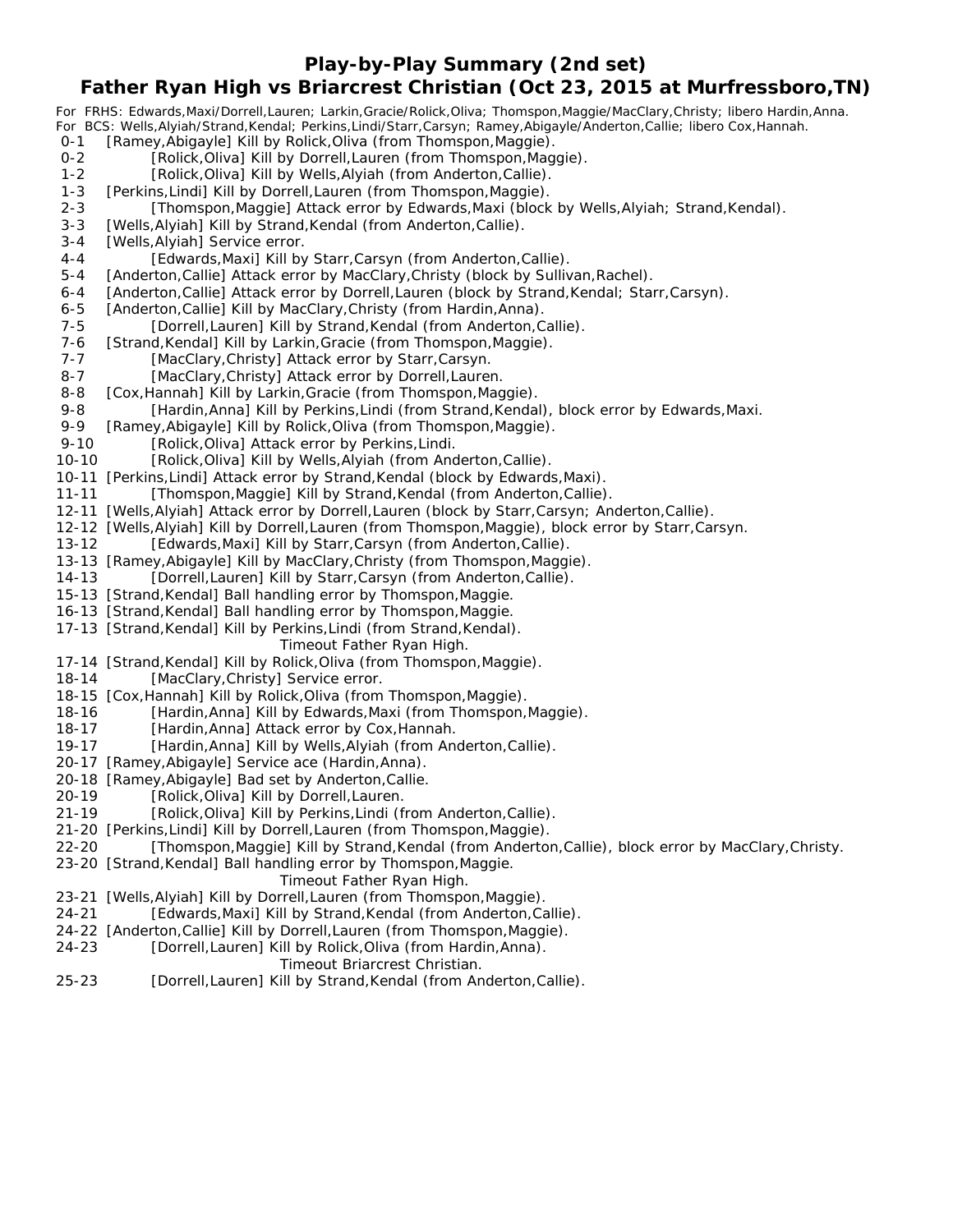# **Volleyball Box Score (2nd set only) Father Ryan High vs Briarcrest Christian (Oct 23, 2015 at Murfressboro,TN)**

|    |                   |   |    |   | Attack |      |                 | Serve     |           |    |                 | <b>Block</b> |     |    |            |
|----|-------------------|---|----|---|--------|------|-----------------|-----------|-----------|----|-----------------|--------------|-----|----|------------|
| #  | Father Ryan High  | S | К  | E | ТA     | Pct  | Ast             | <b>SA</b> | <b>SE</b> | RE | Dia             | BS BA        | BE. | BH | <b>Pts</b> |
|    | Rolick, Oliva     |   | 5  |   | 10     | .500 |                 | O         |           | Ο  |                 |              |     | Ω  |            |
|    | Edwards, Maxi     |   |    |   | 3      | .000 |                 | 0         |           |    |                 |              |     |    |            |
|    | MacClary, Christy |   |    |   | 5      | .200 |                 |           |           |    | 4               |              |     |    |            |
| 21 | Dorrell, Lauren   |   |    | 3 |        | .235 |                 | 0         |           | 0  |                 |              |     |    |            |
| 32 | Thomspon, Maggie  |   |    | 0 |        | .000 | 4               | Ο         |           |    |                 |              |     | 3  |            |
| 33 | Larkin, Gracie    |   |    | O | 3      | .667 |                 | 0         |           | 0  |                 |              |     |    |            |
|    | Hardin, Anna      |   |    | O | O      | .000 | ⌒               |           |           |    | 5               |              |     | Ο  |            |
|    | Totals            |   | 17 | 5 | 40     | .300 | 16 <sub>1</sub> | 0         |           |    | 15 <sub>1</sub> |              | ◠   | 3  |            |

## **Team Attack By Set**

| Set | K. |    |   | E TA Pct              |
|-----|----|----|---|-----------------------|
|     | Ω  |    |   | 00.00                 |
| 2   | 17 |    |   | 5 40 .300             |
| 3   | Ω  |    |   | $0 \quad 0 \quad 000$ |
| 4   | Ω  | O. | 0 | .000                  |

# TOTAL TEAM BLOCKS: 1.0

| SET SCORES                                |  |  | 1 2 3 4 Team Records: |
|-------------------------------------------|--|--|-----------------------|
| Father Ryan High (3) 25 23 25 25 40-10    |  |  |                       |
| Briarcrest Christian (1) 22 25 16 21 45-5 |  |  |                       |

|                   |                             |   | Attack |   |    | Serve             |                 |          |           |           |     | <b>Block</b> |          |     |    |            |
|-------------------|-----------------------------|---|--------|---|----|-------------------|-----------------|----------|-----------|-----------|-----|--------------|----------|-----|----|------------|
| #                 | <b>Briarcrest Christian</b> | S | К      | E | ТA | Pct               | Ast             | SА       | <b>SE</b> | <b>RE</b> | Dia | BS.          | BA       | BE. | BH | <b>Pts</b> |
|                   | Starr, Carsyn               |   |        |   | 5  | .400              |                 | O        |           | 0         |     |              |          |     |    |            |
| 5                 | Anderton, Callie            |   |        | O | Ο  | .000 <sub>1</sub> | 13 <sub>1</sub> | 0        |           |           | 3   |              |          |     |    |            |
| 6                 | Ramey, Abigayle             |   |        | Ο |    | .000              |                 |          |           |           |     | ი            |          |     |    |            |
| 11                | Strand, Kendal              |   | h      |   | 14 | .357              | 2               | 0        |           |           | 3   | O            | $\Omega$ | O   |    |            |
| $12 \overline{ }$ | Wells, Alyiah               |   |        | 0 | 9  | .333              |                 | Ω        |           |           | ⌒   |              |          |     |    |            |
| 21                | Perkins, Lindi              |   | 3      |   | 9  | .222              | 0               | 0        |           | Ο         |     |              |          |     |    |            |
| 16                | Cox, Hannah                 |   |        |   |    | $-1.000$          |                 | ი        |           |           | 6   |              |          |     |    |            |
| 23                | Sullivan, Rachel            |   |        | O | Ω  | .000              | $\Omega$        | $\Omega$ |           |           |     |              |          |     |    |            |
|                   | Totals                      |   | 15     | 4 | 39 | .282              | 15              |          |           |           |     |              | O        |     |    |            |

 **Team Attack By Set**

| Set           | K.     |          | E TA Pct  |
|---------------|--------|----------|-----------|
|               | Ω      |          | 00.00     |
| $\mathcal{P}$ | 15     |          | 4 39 .282 |
| 3             | Ω      |          | 00.000    |
| Δ             | $\cap$ | $\Omega$ | 00.000    |

#### TOTAL TEAM BLOCKS: 4.0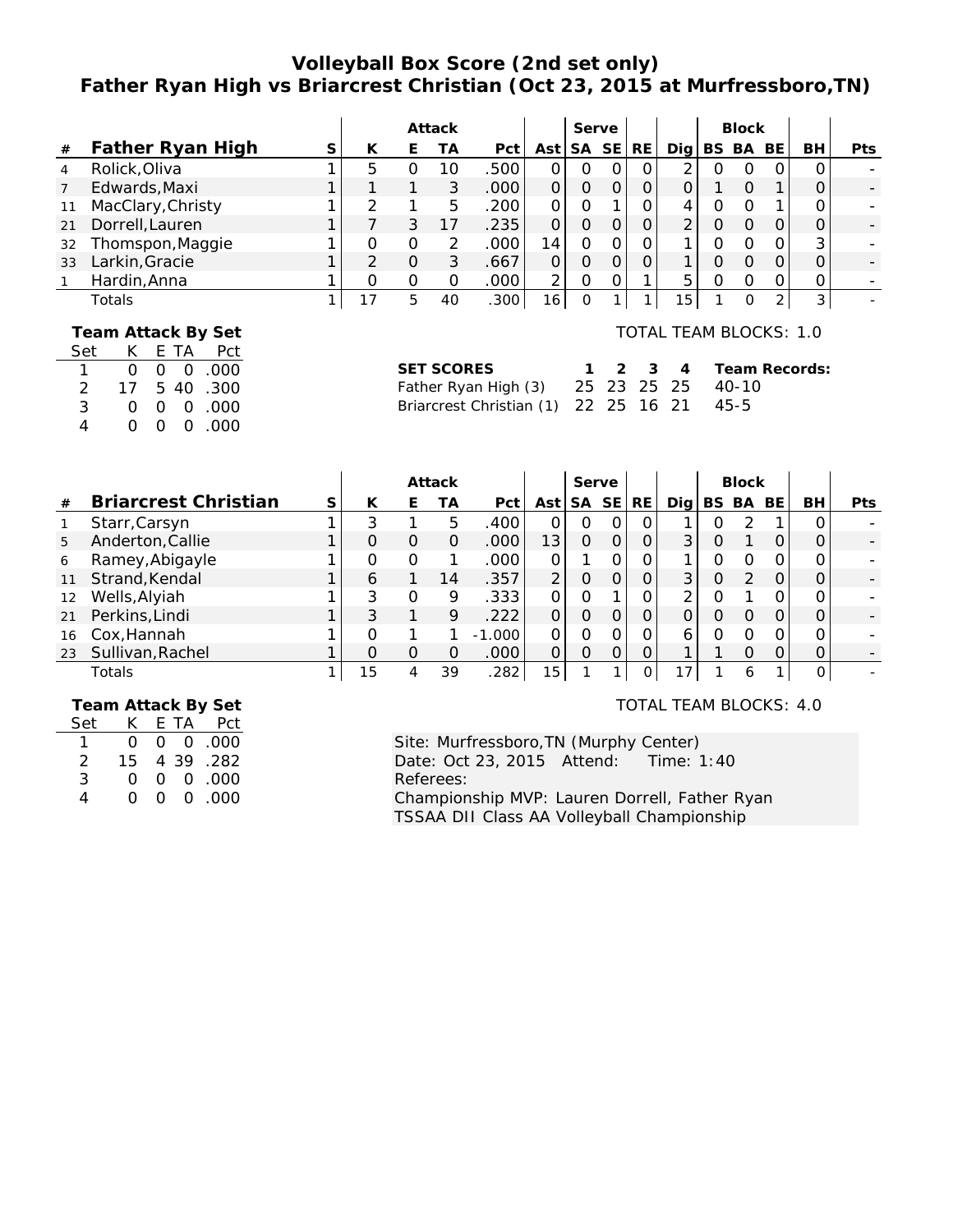**Play-by-Play Summary (3rd set)**

## **Father Ryan High vs Briarcrest Christian (Oct 23, 2015 at Murfressboro,TN)**

*For FRHS: Edwards,Maxi/Dorrell,Lauren; Larkin,Gracie/Rolick,Oliva; MacClary,Christy/Thomspon,Maggie; libero Hardin,Anna. For BCS: Perkins,Lindi/Wells,Alyiah; Anderton,Callie/Ramey,Abigayle; Starr,Carsyn/Strand,Kendal; libero Cox,Hannah.* 1-0 [Hardin,Anna] Kill by Perkins,Lindi (from Anderton,Callie). 1-1 [Perkins, Lindi] Kill by Thomspon, Maggie (from Hardin, Anna). 1-2 [Rolick, Oliva] Attack error by Strand, Kendal. 2-2 [Rolick, Oliva] Service error. 2-3 [Wells, Alyiah] Kill by Dorrell, Lauren (from Rolick, Oliva). 2-4 [Thomspon,Maggie] Kill by Dorrell,Lauren (from Thomspon,Maggie). 3-4 [Thomspon,Maggie] Kill by Strand,Kendal (from Anderton,Callie). 3-5 [Anderton,Callie] Kill by Dorrell,Lauren (from Thomspon,Maggie). 4-5 [Edwards, Maxi] Kill by Starr, Carsyn (from Anderton, Callie). 4-6 [Strand, Kendal] Kill by Dorrell, Lauren (from Thomspon, Maggie). 4-7 [Dorrell,Lauren] Attack error by Starr,Carsyn (block by Larkin, Gracie; Rolick, Oliva). 4-8 [Dorrell,Lauren] Kill by Larkin, Gracie. 4-9 [Dorrell,Lauren] Kill by Rolick, Oliva (from Thomspon, Maggie). *Timeout Briarcrest Christian.* 4-10 [Dorrell,Lauren] Ball handling error by Anderton, Callie. 4-11 [Dorrell,Lauren] Attack error by Starr, Carsyn. 5-11 [Dorrell,Lauren] Attack error by MacClary, Christy. 6-11 [Cox, Hannah] Kill by Wells, Alyiah (from Anderton, Callie). 6-12 [Cox, Hannah] Kill by Rolick, Oliva (from Thomspon, Maggie). 7-12 [MacClary, Christy] Attack error by Larkin, Gracie. 7-13 [Ramey, Abigayle] Kill by Larkin, Gracie (from Thomspon, Maggie). 7-14 [Hardin,Anna] Kill by Rolick,Oliva (from Thomspon,Maggie). 7-15 [Hardin,Anna] Attack error by Wells, Alyiah. 7-16 [Hardin,Anna] Attack error by Perkins,Lindi. *Timeout Briarcrest Christian.* 8-16 [Hardin,Anna] Kill by Wells,Alyiah (from Anderton,Callie). 8-17 [Perkins, Lindi] Kill by Rolick, Oliva (from Thomspon, Maggie). 8-18 [Rolick,Oliva] Attack error by Strand,Kendal (block by Edwards,Maxi; Thomspon,Maggie). 8-19 [Rolick,Oliva] Kill by Dorrell,Lauren (from Thomspon,Maggie). 8-20 [Rolick, Oliva] Attack error by Wells, Alyiah. 9-20 [Rolick, Oliva] Kill by Strand, Kendal (from Anderton, Callie). 10-20 [Wells,Alyiah] Kill by Strand,Kendal (from Anderton,Callie). 11-20 [Wells,Alyiah] Kill by Perkins,Lindi (from Strand,Kendal). 12-20 [Wells,Alyiah] Kill by Strand,Kendal (from Anderton,Callie). *Timeout Father Ryan High.* 12-21 [Wells,Alyiah] Kill by Dorrell,Lauren (from Thomspon,Maggie). 12-22 [Thomspon,Maggie] Attack error by Starr,Carsyn (block by MacClary,Christy; Edwards,Maxi). 13-22 [Thomspon,Maggie] Kill by Strand,Kendal (from Anderton,Callie). 13-23 [Anderton,Callie] Kill by Dorrell,Lauren (from Thomspon,Maggie). 14-23 [Edwards, Maxi] Service error. 14-24 [Strand,Kendal] Ball handling error by Anderton,Callie. 15-24 [Dorrell,Lauren] Attack error by Rolick,Oliva (block by Starr,Carsyn; Sullivan,Rachel). 16-24 [Cox,Hannah] Kill by Anderton,Callie (from Cox,Hannah). 16-25 [Cox,Hannah] Kill by Rolick,Oliva (from Thomspon,Maggie).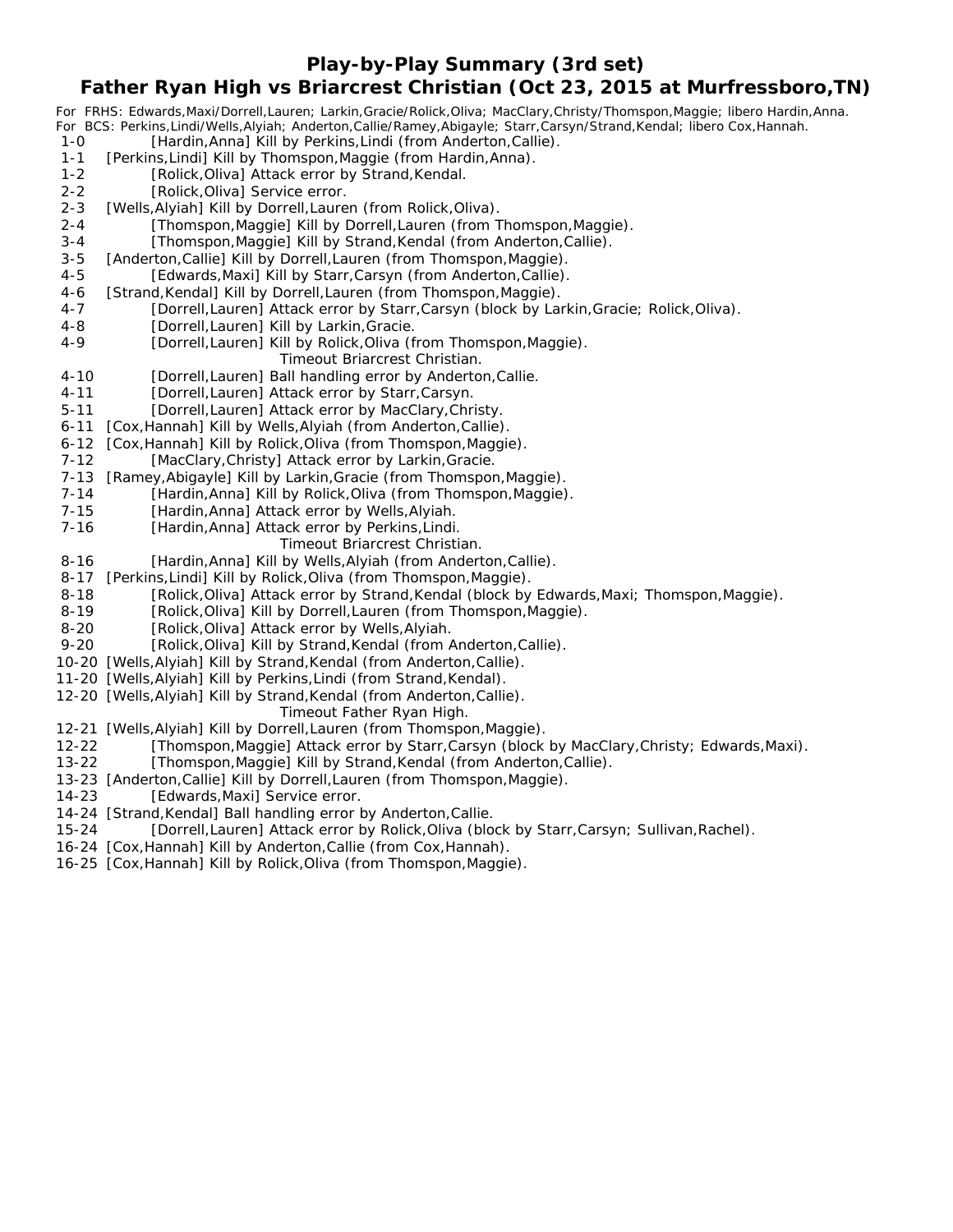# **Volleyball Box Score (3rd set only) Father Ryan High vs Briarcrest Christian (Oct 23, 2015 at Murfressboro,TN)**

|                |                   |   |    |   | Attack |         |                 | Serve     |           |          |                 |   | <b>Block</b> |     |          |            |
|----------------|-------------------|---|----|---|--------|---------|-----------------|-----------|-----------|----------|-----------------|---|--------------|-----|----------|------------|
| #              | Father Ryan High  | S | К  | E | ТA     | Pct     | Ast             | <b>SA</b> | <b>SE</b> | RE       | Dia             |   | BS BA        | BE. | BH       | <b>Pts</b> |
| $\overline{4}$ | Rolick, Oliva     |   | 5  |   | 9      | .444    |                 |           |           |          | 5               |   |              |     |          |            |
|                | Edwards, Maxi     |   |    | O |        | .000    |                 | 0         |           |          |                 |   |              |     |          |            |
|                | MacClary, Christy |   |    |   | っ      | $-.500$ |                 |           |           |          |                 |   |              |     |          |            |
| 21             | Dorrell, Lauren   |   |    | Ο |        | .636    |                 | Ο         |           |          | 4               |   |              | O   |          |            |
| 32             | Thomspon, Maggie  |   |    | Ω | 3      | .333    | 12              |           |           |          |                 |   |              |     |          |            |
| 33             | Larkin, Gracie    |   |    |   | 3      | .333    |                 | 0         |           |          |                 |   |              |     |          |            |
|                | Hardin, Anna      |   |    | O | Ω      | .000    |                 | ი         |           |          | 6               |   |              |     |          |            |
|                | Totals            |   | 15 |   | 29     | .414    | 14 <sub>1</sub> | O         |           | $\Omega$ | 18 <sub>1</sub> | Ω | 6            | 0   | $\Omega$ |            |
|                |                   |   |    |   |        |         |                 |           |           |          |                 |   |              |     |          |            |

### **Team Attack By Set**

| Set           | K.       |  | E TA Pct              |
|---------------|----------|--|-----------------------|
| $\mathbf{1}$  | O.       |  | $0\quad 0\quad .000$  |
| $\mathcal{P}$ | ∩.       |  | $0 \quad 0 \quad 000$ |
| 3             |          |  | 15 3 29 .414          |
| 4             | $\Omega$ |  | 00.00                 |

### TOTAL TEAM BLOCKS: 3.0

| SET SCORES                                |  |  | 1 2 3 4 Team Records: |
|-------------------------------------------|--|--|-----------------------|
| Father Ryan High (3) 25 23 25 25 40-10    |  |  |                       |
| Briarcrest Christian (1) 22 25 16 21 45-5 |  |  |                       |

|      |                             |   | Attack |               |    | Serve   |     |    |           |           |     | <b>Block</b> |       |     |    |            |
|------|-----------------------------|---|--------|---------------|----|---------|-----|----|-----------|-----------|-----|--------------|-------|-----|----|------------|
| $\#$ | <b>Briarcrest Christian</b> | S | К      | E             | ТA | Pct     | Ast | SА | <b>SE</b> | <b>RE</b> | Dia |              | BS BA | BE. | BH | <b>Pts</b> |
|      | Starr, Carsyn               |   |        | 3             |    | $-.286$ |     | O  |           | Ο         |     |              |       |     |    |            |
| 5    | Anderton, Callie            |   |        | Ο             | 4  | .250    | 9   | 0  |           | Ο         |     |              |       |     | ⌒  |            |
| 6    | Ramey, Abigayle             |   |        | 0             | 0  | .000    |     | Ω  |           | Ο         |     |              |       |     |    |            |
| 11   | Strand, Kendal              |   | 5      | $\mathcal{P}$ |    | .273    |     | Ω  |           |           |     | ი            |       |     |    |            |
| 12   | Wells, Alyiah               |   | ⌒      | 2             |    | .000    |     | ი  |           |           |     |              |       |     |    |            |
| 21   | Perkins, Lindi              |   |        |               | 8  | .125    |     | 0  |           |           | ⌒   |              |       |     |    |            |
| 16   | Cox, Hannah                 |   |        | 0             | ი  | .000    |     | ი  |           |           | 4   |              |       |     |    |            |
| 23   | Sullivan, Rachel            |   |        | O             |    | .000    | O   | 0  |           | $\Omega$  |     |              |       |     |    |            |
|      | Totals                      |   | 11     | 8             | 38 | .079    | 11  | O  |           |           |     | Ο            |       | 0   | 2  |            |

 **Team Attack By Set**

| Set | K.               |  | E TA Pct    |
|-----|------------------|--|-------------|
|     | ∩                |  | 0 0 0 0 0 0 |
| 2   | $\cap$           |  | 00.00       |
| 3   | 11               |  | 8 38 .079   |
|     | $\left( \right)$ |  | 00.00       |

### TOTAL TEAM BLOCKS: 1.0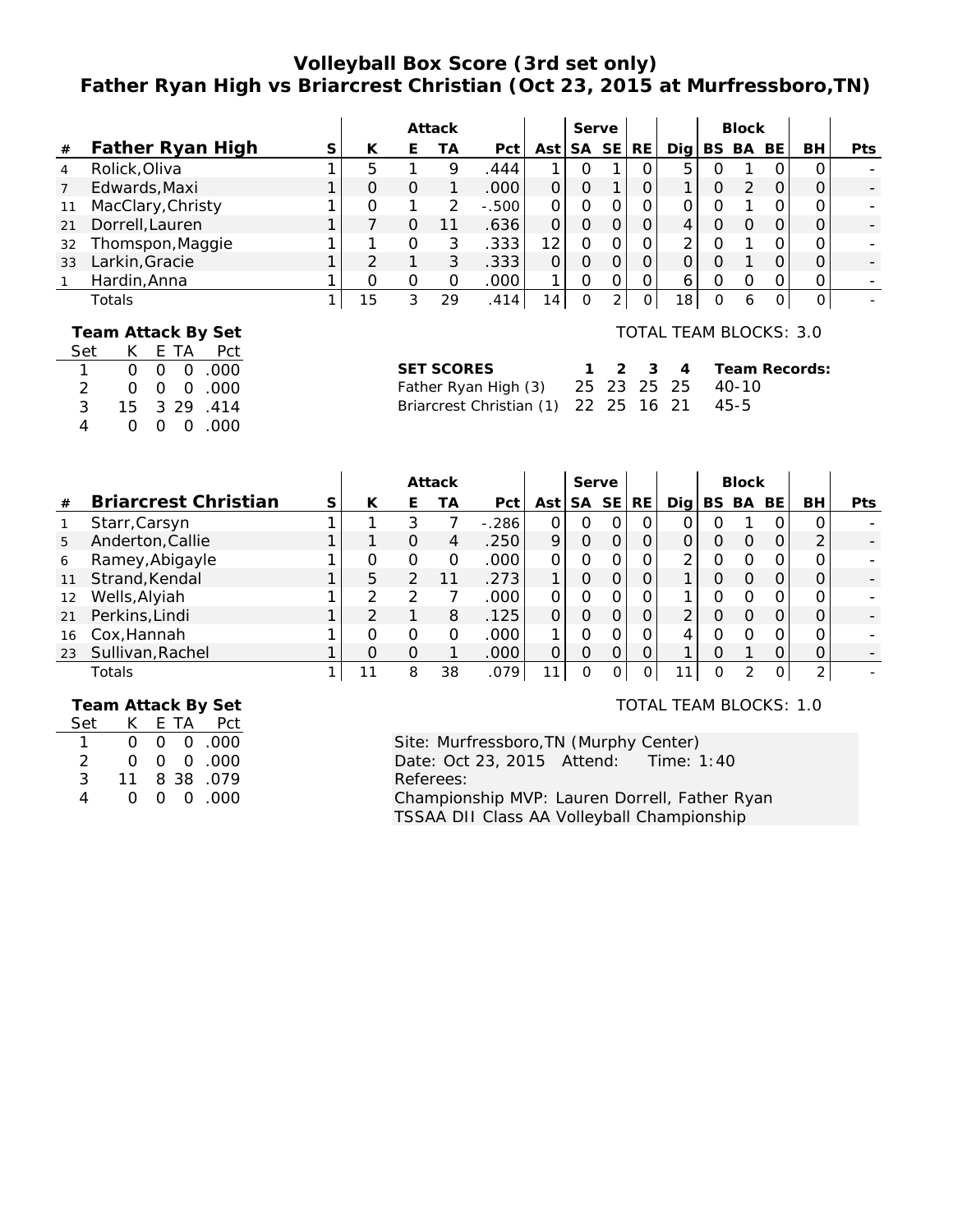**Play-by-Play Summary (4th set)**

## **Father Ryan High vs Briarcrest Christian (Oct 23, 2015 at Murfressboro,TN)**

*For FRHS: Dorrell,Lauren/MacClary,Christy; Thomspon,Maggie/Edwards,Maxi; Rolick,Oliva/Larkin,Gracie; libero Hardin,Anna. For BCS: Starr,Carsyn/Strand,Kendal; Perkins,Lindi/Wells,Alyiah; Ramey,Abigayle/Anderton,Callie; libero Cox,Hannah.* 1-0 [Ramey, Abigayle] Attack error by Rolick, Oliva. 1-1 [Ramey, Abigayle] Service error. 2-1 [Rolick, Oliva] Kill by Wells, Alyiah (from Anderton, Callie). 3-1 [Ramey, Abigayle] Kill by Strand, Kendal (from Anderton, Callie). 4-1 [Perkins, Lindi] Service ace (Hardin, Anna). 4-2 [Perkins, Lindi] Kill by Dorrell, Lauren (from Thomspon, Maggie). 5-2 [Thomspon,Maggie] Kill by Wells,Alyiah (from Anderton,Callie). 5-3 [Wells, Alyiah] Kill by Dorrell, Lauren (from Thomspon, Maggie). 6-3 [Edwards,Maxi] Kill by Starr,Carsyn (from Anderton,Callie). 7-3 [Anderton,Callie] Kill by Sullivan, Rachel (from Anderton, Callie). 7-4 [Anderton, Callie] Kill by Dorrell, Lauren (from Thomspon, Maggie). 8-4 [Dorrell,Lauren] Kill by Sullivan, Rachel (from Anderton, Callie). 8-5 [Strand, Kendal] Kill by Larkin, Gracie (from Thomspon, Maggie). 8-6 [MacClary, Christy] Attack error by Starr, Carsyn. 9-6 [MacClary,Christy] Kill by Starr,Carsyn (from Anderton,Callie).<br>9-7 [Cox,Hannah] Kill by Larkin,Gracie (from Thomspon,Maggie). [Cox, Hannah] Kill by Larkin, Gracie (from Thomspon, Maggie). 10-7 [Hardin,Anna] Kill by Perkins,Lindi (from Anderton,Callie). 10-8 [Ramey,Abigayle] Kill by Edwards,Maxi (from Thomspon,Maggie). 10-9 [Rolick,Oliva] Kill by Dorrell,Lauren (from Thomspon,Maggie). 10-10 [Rolick,Oliva] Kill by Dorrell,Lauren (from Thomspon,Maggie). 10-11 [Rolick,Oliva] Attack error by Perkins,Lindi. 10-12 [Rolick,Oliva] Kill by Dorrell,Lauren (from Thomspon,Maggie). *Timeout Briarcrest Christian.* 11-12 [Rolick,Oliva] Attack error by Thomspon,Maggie. 12-12 [Perkins,Lindi] Kill by Strand,Kendal (from Cox,Hannah). 13-12 [Perkins,Lindi] Kill by Anderton,Callie (from Perkins,Lindi). 14-12 [Perkins,Lindi] Attack error by Dorrell,Lauren. 14-13 [Perkins,Lindi] Service error. 14-14 [Thomspon,Maggie] Kill by Dorrell,Lauren (from Edwards,Maxi). 15-14 [Thomspon,Maggie] Kill by Strand,Kendal (from Anderton,Callie). 15-15 [Wells,Alyiah] Kill by Dorrell,Lauren (from Thomspon,Maggie). 15-16 [Edwards,Maxi] Kill by Dorrell,Lauren (from Thomspon,Maggie). 15-17 [Edwards,Maxi] Kill by MacClary,Christy (from Thomspon,Maggie). 16-17 [Edwards,Maxi] Kill by Strand,Kendal (from Anderton,Callie). 16-18 [Anderton,Callie] Attack error by Strand,Kendal.<br>17-18 [Dorrell,Lauren] Kill by Strand,Kendal (fro [Dorrell,Lauren] Kill by Strand,Kendal (from Anderton,Callie). 18-18 [Strand,Kendal] Kill by Anderton,Callie (from Strand,Kendal). 18-19 [Strand,Kendal] Kill by Rolick,Oliva (from Thomspon,Maggie). 18-20 [MacClary,Christy] Kill by Rolick,Oliva (from Thomspon,Maggie). 19-20 [MacClary,Christy] Service error. 20-20 [Cox,Hannah] Kill by Wells,Alyiah. 20-21 [Cox,Hannah] Kill by Thomspon,Maggie (from MacClary,Christy). 20-22 [Hardin,Anna] Kill by Rolick,Oliva (from Thomspon,Maggie). *Timeout Briarcrest Christian.*

- 21-22 [Hardin,Anna] Kill by Wells,Alyiah (from Anderton,Callie).
- 21-23 [Ramey,Abigayle] Attack error by Wells,Alyiah.
- 21-24 [Rolick,Oliva] Kill by Dorrell,Lauren (from Thomspon,Maggie).
- 21-25 [Rolick,Oliva] Kill by Dorrell,Lauren, block error by Wells,Alyiah.

#### BRIARCREST CHRISTIAN 1, FATHER RYAN HIGH 3